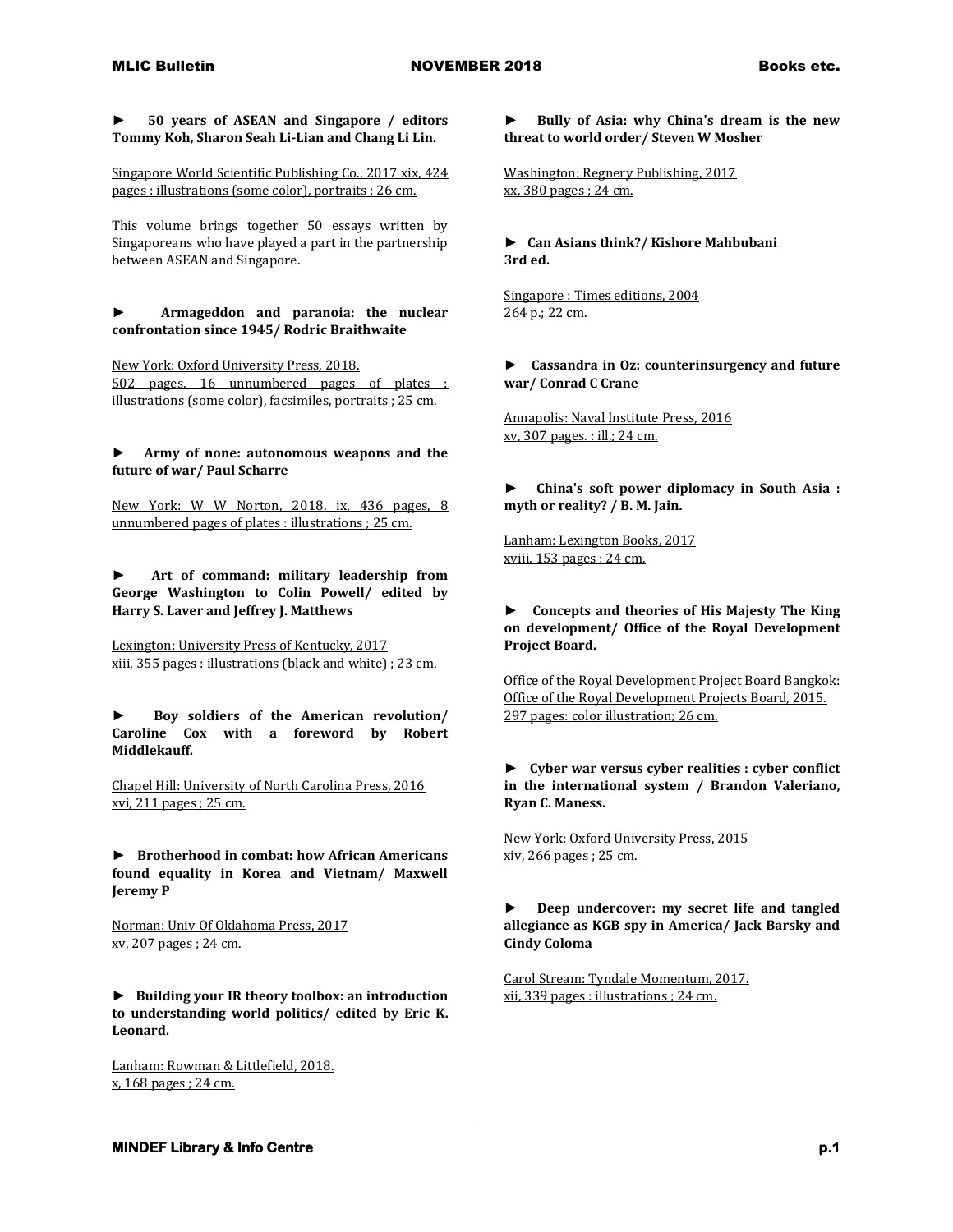**► Energy, governance and security in Thailand and Myanmar (Burma): a critical approach to environmental politics in the south/ Adam (Adam John) Simpson**

Copenhagen: Nias Press, 2017 xxi, 271 pages : maps ; 24 cm.

**► Fifty million rising: the new generation of working woman transforming the muslim world/ Saadia Zahidi**

New York: Nation Books, 2018 v, 272 pages ; 25 cm

**► Global Hillary: woman's political leadership in cultural contexts/ edited by Dinesh Sharma**

New York: Routledge, 2016 xix, 202 pages ; 23 cm.

**► Hopeless but optimistic: journeying through America's endless war in Afghanistan/ Douglas A. Wissing**

Bloomington: Indiana University Press, 2016. xv, 172 pages : illustrations, map ; 24 cm.

**► Hue 1968: a turning point of the American war in Vietnam/ Mark Bowden**

New York: Atlantic Monthly, 2017 610 pages : illustrations, maps ; 24 cm.

**► Indonesia's ascent : power, leadership, and the regional order / edited by Christopher Roberts, Ahmad** 

D. Habir and Leonard C. Sebastian. Basingstoke: Palgrave Macmillan, 2015 xxiv, 372 pages ; 23 cm.

**► Innovative thinking in risk, crisis, and disaster management / edited by Simon Bennett**.

Abingdon, Oxon : Gower Publishing Limited, 2016 vii, 277 pages : illustrations ; 25 cm.

The book's chapters provide ideas and action plans for risk, crisis, and disaster management in a risk society, based on late-modern approaches such as technological citizenship; delegated authority; and exploitation of 'lay' knowledge.

## **► Japan's imperial army: its rise and fall 1853- 1945/ Edward J Drea**

Lawrence: University Press of Kansas, 2016 ix, 332 p. : illustration ; 25 cm.

**► Khaki capital : the political economy of the military in Southeast Asia / edited by Paul Chambers and Napisa Waitoolkiat.**

Copenhagen: Nias Press, 2017 xiv, 351 pages : illustrations (some colour), chiefly colour maps ; 24 cm.

**► Last battle: victory, defeat and the end of World War 1/ Peter Hart**

New York: Oxford University Press, 2018 x, 453 pages. : ill, maps. ; 24 cm.

## **► Militarizing the environment: climate change and the security state/ Robert P. Marzec**

Minneapolis: University of Minnesota Press, 2015 viii, 304 pages ; 23 cm.

**► Modern conflict in the greater middle east: a country by country guide/ edited by Spencer C. Tucker.**

Santa Barbara: Abc Clio, 2017 xvii, 420 pages : illustrations, maps ; 27 cm.

**► Natural disaster management in the Asia-Pacific: policy and governance/ edited by Caroline Brassard, David W. Giles, and Arnold M. Howitt.**

Tokyo: Springer, 2015. xxiv, 203 pages : illustrations (some colour) ; 24 cm.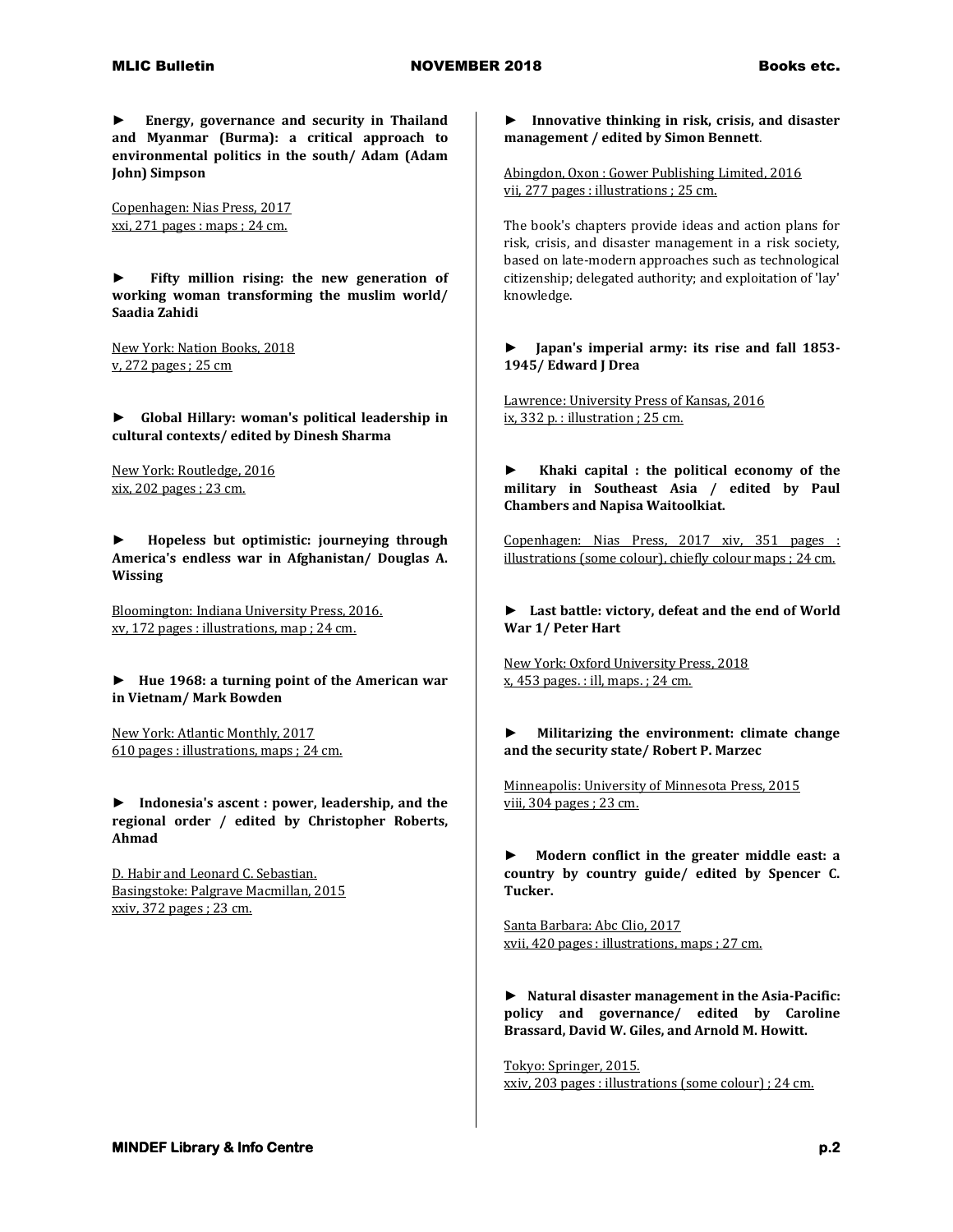**► Pikun Thong Royal Development Study Centre/ Office of the Royal Development Projects Board.**

Royal Development Projects Board 24 pages: color illustrations; 18 cm.

**► Prioritizing security sector reform : a new U.S. approach / edited by Querine Hanlon and Richard H. Shultz, Jr.**

Washington, D.C.: United States Institute of Peace Press, 2016 vi, 290 pages ; 23 cm.

**► Reassuring the reluctant warriors : U.S. civilmilitary relations and multilateral intervention / Stefano Recchia.**

Ithaca: Cornell University Press, 2015 xii, 281 pages ; 24 cm.

This book illuminates little-known aspects of U.S. decision making in the run-up to those interventions.

## **► Road not taken: Edward Lansdale and the American tragedy in Vietnam/ Max Boot**

New York: Liveright Publishing Corp, 2018 l, 717 pages. ill, maps ; 24 cm.

**► Russia's military way to the West: origins and nature of Russian military power 1700-1800/ Christopher Duffy**

Milton Park: Taylor & Francis, 2017 xiii, 256 pages : illustrations, maps; 24 cm.

**► Saudi, Inc. : the Arabian kingdom's pursuit of profit and power / Ellen R. Wald.**

New York: Pegasus Books, 2018 xvii, 302 pages, 16 unnumbered pages of plates : illustrations (some color) ; 24 cm.

**► Service in a time of suspicion: experiences of muslims serving in the U.S. military post-9/11/ Michelle Sandoff**

Iowa City: University of Iowa Press, 2017 x, 162 pages ; 23 cm.

**► Shadow on our hearts: soldier-poetry, morality and the American war in Vietnam/ Adam Gilbert**

Amherst: University of Massachusetts Press, 2018 xii, 355 pages ; 24 cm.

**► Soft power on hard problems: strategic influence in irregular warfare/ Edited by Ajit Maan and Amar Cheema.**

Lanham: Hamilton Books, 2017. vi, 133 pages ; 24 cm.

**► Soldiers and civil power: supporting or substituting civil authorities in modern peace operation/ Thijs W. Brocades Zaalberg**

Amsterdam: Amsterdam University Press, 2006 528 p. : illustrations ; 24 cm.

**► Thai military power : a culture of strategic accommodation / Gregory Vincent Raymond.**

Copenhagen: NIAS Press, 2018 ix, 293 pages ; 24 cm.

## **► The Chinese strategic mind / Hong Liu**

Cheltenham, UK : Edward Elgar, 2017 x, 214 pages : illustrations ; 24 cm.

Chinas rise to become a leading global power challenges both Western policy makers and business leaders. Written from a Chinese perspective, this book addresses the following question: does the Chinese strategic mind have its own idiosyncrasies that differ considerably from the West?

**► The Management of UN peacekeeping: coordination, learning, in peace operations/ edited by Julian Junk,** 

Francesco Mancini, Wolfgang Seibel, and Till Blume. Boulder: Lynne Rienner Publishers, [2017] ix, 433 pages ; 23 cm.

**► Transformational public policy: a new strategy for coping with uncertainty and risk/ Mark Matthews.**

Milton Park: Taylor & Francis, 2018 xxi, 210 pages: illustrations; 23 cm.